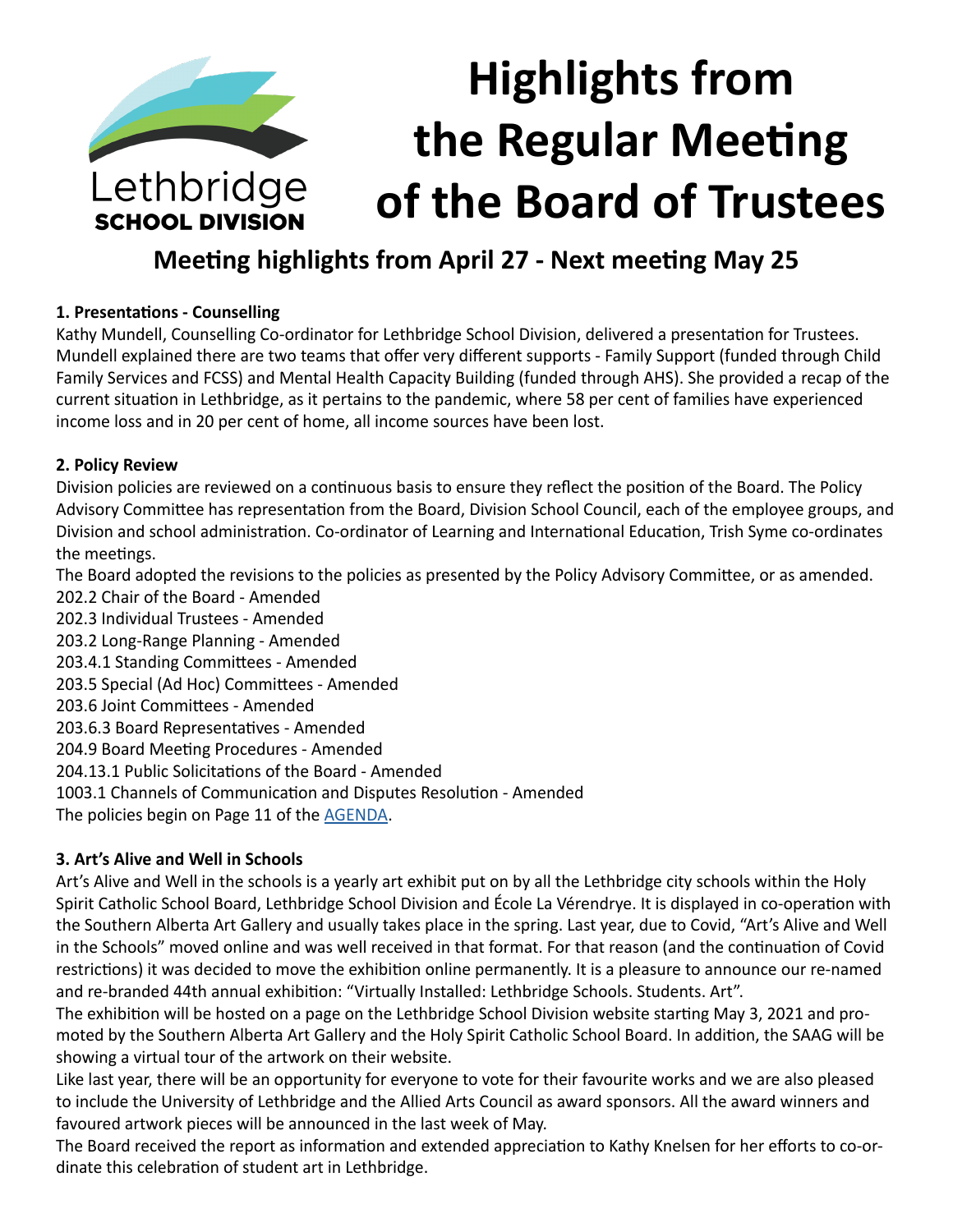# **4. Associate Superintendent Reports**

Christine Lee, Associate Superintendent, Business Affairs; Mike Nightingale, Associate Superintendent, Human Resources and Morag Asquith, Associate Superintendent, Instructional Services, delivered their respective reports for the Board. To read the reports in full, see Page 31 of the [AGENDA](https://www.lethsd.ab.ca/download/341851).

### **5. Board Priorities**

The Division Office Leadership Team is committed to keeping the Board informed regarding progress in Board priority areas. An update on progress is provided in the form of a report each month.

The Board received the report as information.

The report can be found on Page 47 of the [AGENDA.](https://www.lethsd.ab.ca/download/341851)

### **6. Education Week, May 3 to 7, 2021**

The first Alberta School Week (Education Week) was held December 2-8, 1928. Its purpose then, as now, is to call attention to the importance of education and to show the public the good things happening in Alberta schools. Education Week provides all Albertans with an opportunity to highlight the important role education plays in shaping the future of our province.

The Education Week theme is "Learning is a Journey."

To celebrate Education Week at the Division level this year, the Lethbridge School Division trustees will recognize staff and celebrate the week using the website and social media.

The Board received the report as information.

# **7. Acknowledgements of Excellence**

The Board has a long-standing practice of acknowledging the efforts of students and staff whose commitment to excellence has resulted in outstanding achievement. Details of accomplishments of note are provided as information. Congratulations to the following Division staff and students:

#### **General Stewart Elementary School:**

General Stewart is very proud to share our highlights so far this year. We have tried very hard to keep students and families engaged in our school during this school year. We purchased school shirts and masks for all of our students and staff as a way to connect to one another and build community. We have moved to Daily Morning Meetings over Teams during which we have a rotation of students from each class that participate in the announcements by sharing Celebrations of the Day as well as Jokes of the Day. On Fridays, our grade 5 students rotate hosting our meetings and they take over all of the technical and speaking parts, including our Land Acknowledgement and gratitude statement, which is spoken in Blackfoot. We also have Melanie Morrow join us for our Tuesday Morning Announcements for our Indigenous Education spotlight.

General Stewart has traditionally held monthly walks to Henderson Lake and this is something that we have continued. When we hold these events, we invite parents to join us while wearing masks and distancing. We have also held a virtual Halloween Parade, a virtual Remembrance Day Assembly, as well as a virtual Christmas Concert. These events were live streamed, and we invited parents and relatives to join us over Teams. They have been very well received. We held a virtual book fair and our annual March Book Madness Tournament of Picture Books.

We are also planning on holding a French Celebration of Learning for Le Festival du Voyageur that will be pre-recorded and then added to our school YouTube Channel. We have also created a Numeracy Corner on our school web page where we have linked to Numeracy games that our staff recorded to encourage families to play them at home. We highlight a different game each newsletter and we are planning on adding more games as the year continues. We have also purchased a large inflatable outdoor movie screen that we are planning to use for our Community Engagement Nights. We are hoping to hold one in the spring, depending on COVID-19 restrictions.

Thanks for giving us this opportunity to share some of our highlights this year!

#### **Chinook High School:**

The Chinook High community has aimed to meet excellent standards in achievement, growth, community and safety these last months.

#### **CONTINUED ON THE NEXT PAGE**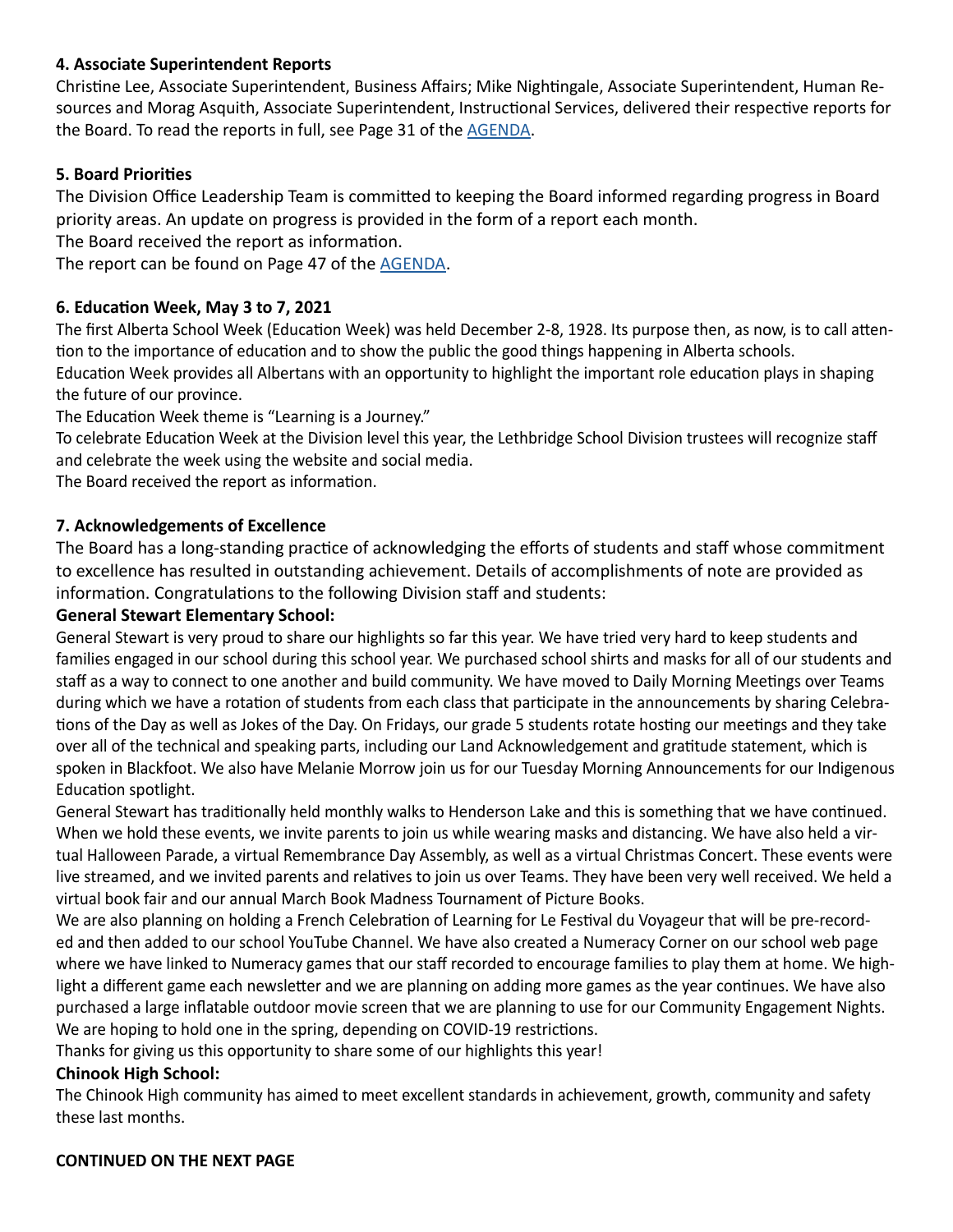#### **CONTINUED FROM THE PREVIOUS PAGE**

### **7. Acknowledgements of Excellence**

## **Chinook High School:**

"As a new staff member to Chinook but having previously worked in schools for more than a decade I have been impressed, amazed and consistently in awe of the flexing, bending, twisting, turning and contorting that staff members in all areas of our school did before students arrived and have continued to do in our joint efforts to support students to know their why, aim for growth and to take ownership! It's been enriching and inspiring to work with and alongside our staff and support one another to continue to do our very best for students and their families each and every day." Acknowledgement to Sydney Whiting, a grade 12 student and future political science scholar at the University of Lethbridge who recently penned a guest article for CBC news. Sydney is a thoughtful grade 12 student leader with the Climate Hub of Southern Alberta. https://www.cbc.ca/news/canada/calgary/road-ahead-mobilizing-youth-climate-action1.5973603

A core value at Chinook High is to approach daily work as learners. The following staff are enrolled in Master's and college studies all while balancing exceptional daily work: Stefanie Desrochers, Taryn Woods, Alisha Sims, Neil Forsyth, Duane Piper, Shelby Klein, Josh Boettcher, Rebecca Hutchins, and Jaclyn Teyke.

Buthina Mohamed, a grade 10 student, continues to be a strong and positive leader at Chinook inquiring into the nature of oppression and racism aiming to eliminate both for students in Lethbridge.

Jorja Evans, a grade 12 student talented and engaged with fashion design recently competed in the Skills Canada competition. Her ability to create fashion is exceptional.

Shout out to Adam Christiansen, A Chinook High Alumni who completed his Master's Degree at the University of Lethbridge in 2020, developing a laser that operates in the extreme conditions of space. The soon to be Dr. Christiansen is currently pursuing a PhD in Physics under Dr. David Naylor studying the design of photonic systems for the next generation of astronomical instrumentation.

Chinook High School congratulates the following athletes who will be moving on to compete at the post-secondary level in their respective disciplines. Brantley Saar and Angelina EllisToddington will be wrestling with the University of Calgary Dinos. Tielle Hagel will be competing in volleyball with Brandon University. Abbie Froom is set to golf for Marian University (Wisconsin). Cole Hemmerling will be playing volleyball for the Lethbridge College Kodiaks, while Charlie Block will suit up for Kodiaks men's soccer.

Finally, Chinook High is a busy place and the front office team of Candice, Shauna, Bonnie, and Jeremy demonstrate a commitment to kindness and excellence each day to colleagues, students, parents and community.

Kip Kangogo received a Lethbridge Sport Council Achievement Awards in the Master Athlete category. Kangogo has been a Canadian National Champion in the 5,000 metre, 10,000 metre and Half Marathon distances.

#### **8. Donations and Support**

Lethbridge School Division is fortunate to be in a community that strongly supports programs and services for students. The Division is appreciative of the difference the support makes to the lives of children. These partnerships and support further the efforts of helping children come to school ready to learn, providing opportunities for engagement, and facilitating student growth and well-being. Listed below and attached are the donations and support received by the Division.

• Fleetwood-Bawden School School Council fundraiser was given a boost in the form of a donation of \$1,000 from Panago Pizza (15% of sales over a two-day period).

• ATB Financial worked alongside United Way to respond to current community needs by donating 66 Chromebooks. The Chromebooks were disturbed to students in 7 different schools in Lethbridge School Division. The student recipients will be able to more seamlessly continue learning when schools transition from in-school to at-home learning as part of ongoing response to COVID-19 cases and quarantine situations. The Board received the report as information.

#### **9. Response to Public Forum**

Lethbridge School Division Board Chair Christine Light provided a response to a March 23 Public Forum presentation from Allison Purcell-Pike. The Board's written response can be found on Page 61 of the [AGENDA](https://www.lethsd.ab.ca/download/341851).